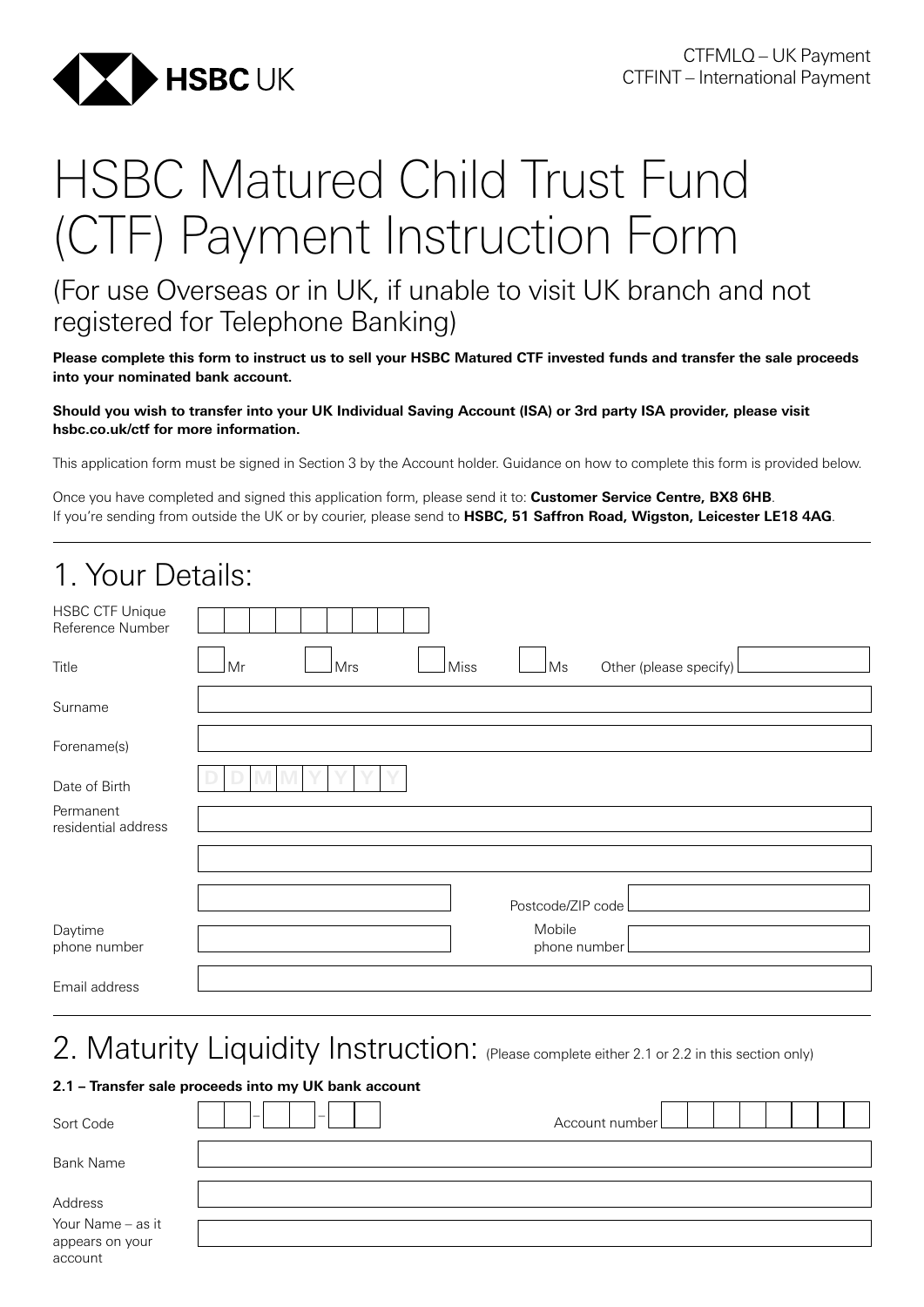#### **2.2 – Transfer sale proceeds into a non UK bank account**

**Please note:** we will only transfer sale proceeds directly to an overseas bank account, where a UK bank account is not held

| Bank Country/Region                             |                   |
|-------------------------------------------------|-------------------|
| Bank Identifier<br>Code (BIC)                   |                   |
| International Bank<br>Account Number<br>(IBAN)  |                   |
| Routing Code/No<br>(if applicable)              |                   |
| Your Name - as it<br>appears on your<br>account |                   |
| <b>Bank Name</b>                                |                   |
| <b>Bank Address</b>                             |                   |
| City                                            |                   |
| State/province                                  | Postcode/ZIP code |

Payment will be sent in GBP and we will not charge a sending fee. Please check with your overseas bank to see if they charge to receive international payments.

### 3. Declaration

**Only the account holder of the HSBC Matured CTF can complete and sign this form.**

**I declare that:**

 $\sqrt{ }$ 

**I am the legal owner of the account.**

**I instruct HSBC UK Bank Plc to sell my HSBC Matured CTF invested funds and transfer the sale proceeds into my nominated bank account.**

**I acknowledge that this instruction is to withdraw all holdings from my HSBC Matured CTF and transfer into the nominated bank account provided. In doing so, I acknowledge that I will lose the tax advantages associated with either continuing to hold my investments in my Matured CTF or transferring the sale proceeds of those investments to an ISA.**

**I acknowledge that the HSBC Matured CTF invests in a fund, which invests in stocks and shares. This means the value of the investment and any income from it can go down as well as up and may fall below the amount put in.**

**I understand that HSBC UK Bank Plc can only execute my instruction when the account has matured, i.e. my 18th birthday onward.** 

**I acknowledge that once the form is received, it may take up to 7 business days to complete the request, and the actual sale value will not be known until the funds are sold. Therefore, the value could change.**

| Signature | $\overline{\phantom{0}}$<br>)ate |  |  |  |  |
|-----------|----------------------------------|--|--|--|--|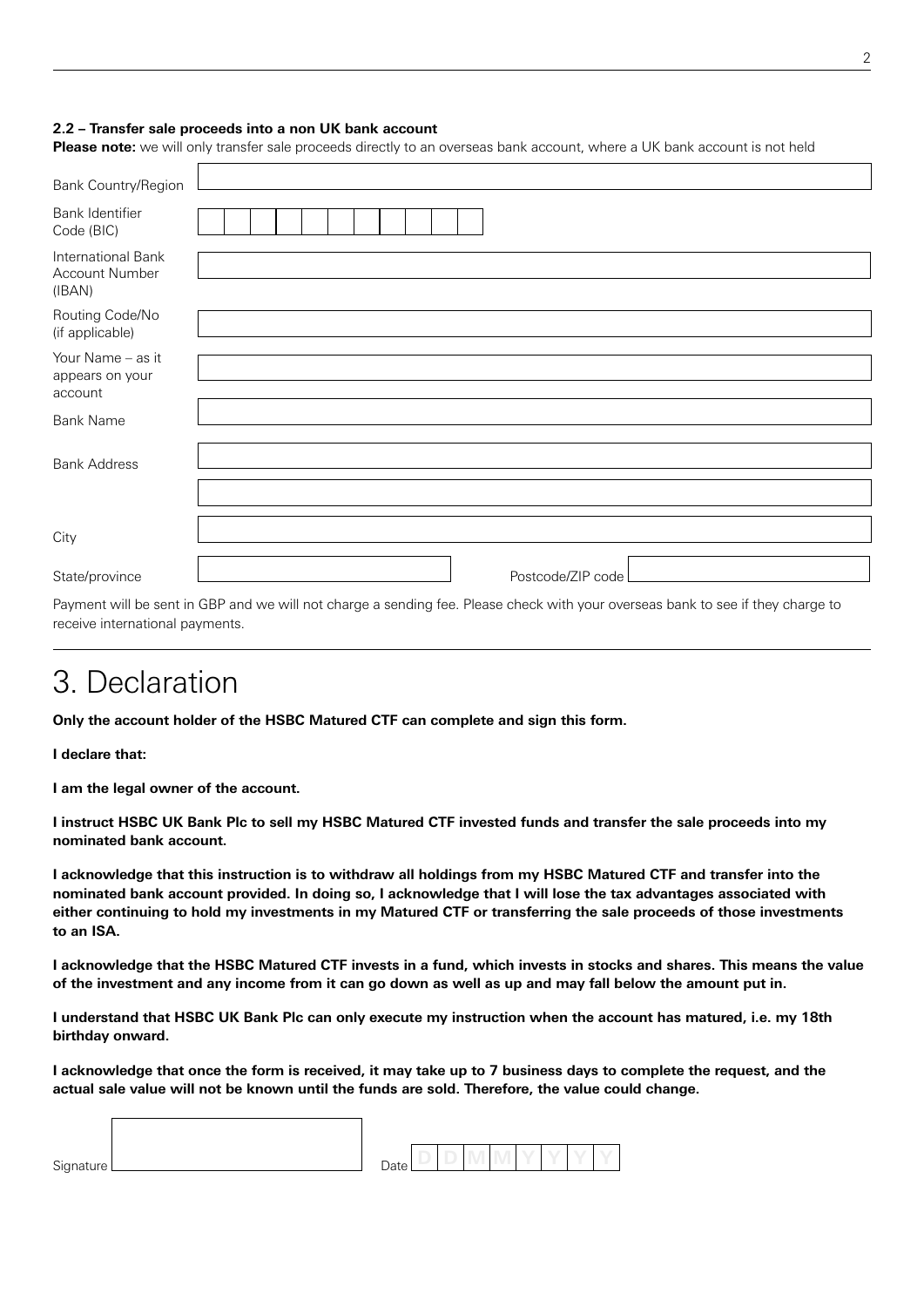# 4. Proof of Certification:

#### **I as the certifier confirm that this document was signed in front of me by the named individual:**

| Certifier Full<br>Name Printed:                                |                       |
|----------------------------------------------------------------|-----------------------|
| Certifier Occupation,<br>Company (or<br>professional) Address: |                       |
|                                                                |                       |
|                                                                |                       |
|                                                                |                       |
| Certifier<br>Phone Number:                                     |                       |
| Certifier Professional<br>Registration Number:                 |                       |
|                                                                |                       |
| Certifier Signature:                                           | Date of Certification |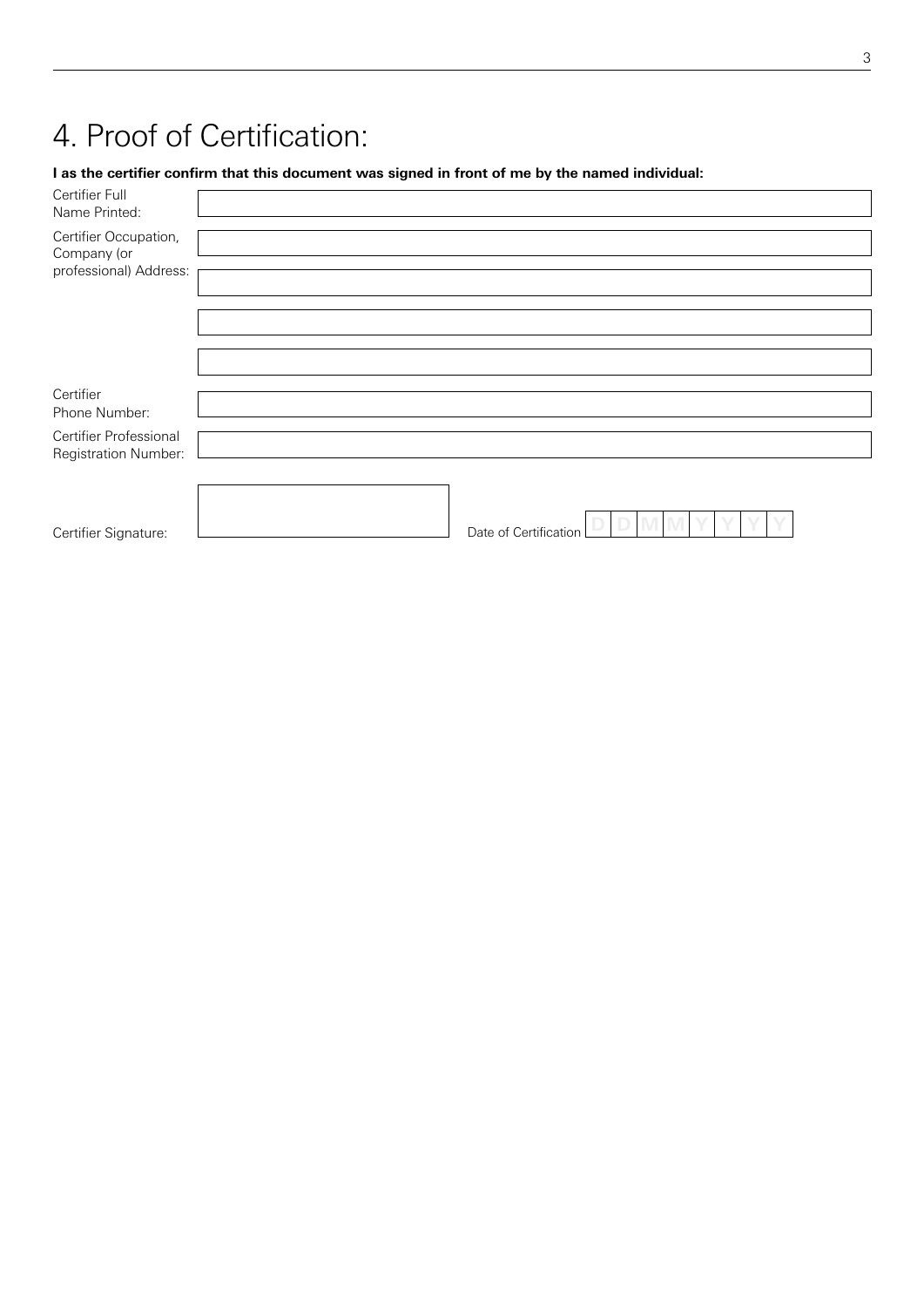# Guidance on completing this form

#### **HSBC Matured Child Trust Fund (CTF) Payment Instruction Form**

Ask your chosen certifier to witness you signing this form – Section 4. Proof of Certification.

Please return this completed form and Certified Copies of documents to: **Customer Service Centre, BX8 6HB**. If you're sending from outside the UK or by courier, please send to **HSBC, 51 Saffron Road, Wigston, Leicester LE18 4AG**.

If you have any queries about completing this form please call us on **0345 606 6241**, lines are open 8am to 6pm Monday to Friday (excluding public holidays in England). To help us continually improve our service and in the interests of security, we may monitor and/or record your communications with us. Any calls that may or do lead to a transaction will be recorded. We will keep these records for seven years. You can ask for a copy at any time during those seven years.

# You live in the UK and you are unable to access a HSBC Branch

You'll need to do one of the following:

The documents must be certified by one of the following:

#### **Professional**

- Airline pilot
- Barrister
- Chairman/Director of limited company
- Chartered accountant
- Chartered legal executive
- Financial services intermediary

#### **Public Service and Government**

- Councillor (local or county)
- Civil servant Permanent
- Justice of the Peace
- Local government officer
- Member of the judiciary
- Member of Parliament

#### **Healthcare**

- Dentist
- Medical doctor

#### **Other**

- Trade Union Officer
- Valuer or auctioneer
- Warrant Officers
- Fire service official
- Funeral director
- Legal secretary
- Licensed Conveyancer
	- Paralegal must be qualified
	- Solicitor
	- Officer in the armed services
	- Police officer
	- Post Office official
	- Salvation Army Officer
	- Surveyor
	- Teacher or Lecturer
	- Nurse RGN or RMN
	- Optician
	- Pharmacist
	- Chief Petty Officers
	- Person with an honour (such as an OBE or MBE)
	- Member of the Incorporated Society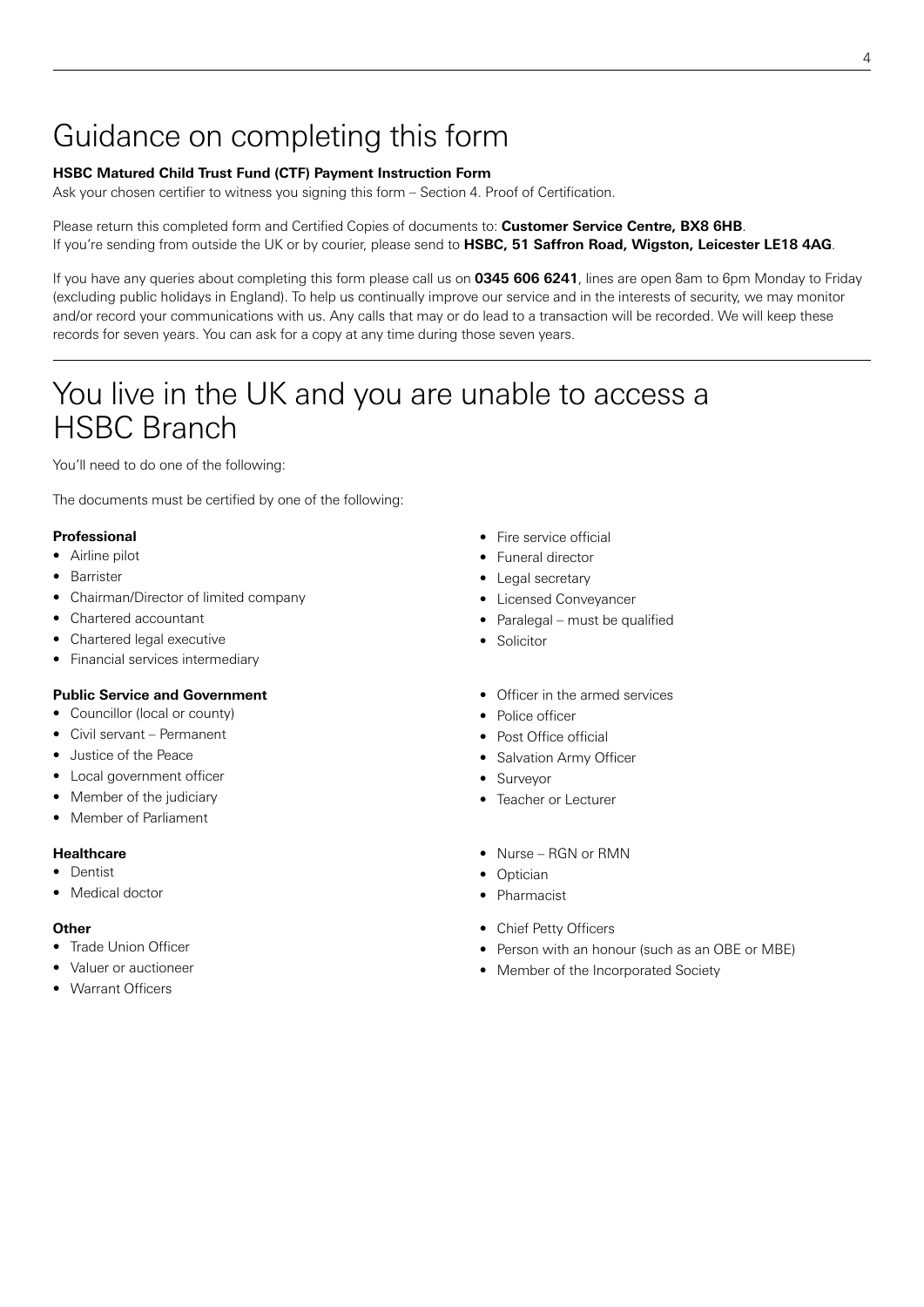The professional must be currently active in their profession and not retired. They can't be a family member or someone who lives at your address. If required, we may contact the professional who has certified the document for further verification. Any documents not in the English language must be translated to English prior to submission. This should be completed by a recognised translation service and accompanied by confirmation on headed paper.

#### **Your proof of identity**

- Current passport
- European Economic Area or Swiss national identity card
- Travel documents (issued in the UK by the home office)
- Current full UK Photocard driving licence (provisional licences are acceptable for under 18s only)
- Current full UK driving licence (old style paper version)
- Disabled parking document

#### **Your proof of address**

- Bank, building society, credit union statement showing current activity (dated within the last four months). Including UK E-Bank statements. Certain conditions may apply for overseas financial providers
- National Health Service letter (under 18s only)
- Council Tax bill (valid for current year)
- Utility bill (dated within last four months), including UK E-Bills
- Telephone bill (dated within the last four months) mobile phone bills are not acceptable
- Sky or cable TV bills (dated within the last four months), including UK E-Bills
- Credit card bill (dated within the last four months). Certain conditions may apply for overseas financial providers, including UK E-Credit card statements
- Her Majesty's Revenue and Customs (HMRC) tax notification
- Benefits agency (Department for Work and Pensions, Jobcentre Plus, Benefits Agency, Veterans Agency) letter confirming your right to benefits. This includes electronic Universal Credit statements which can only be used for Basic Bank Accounts
- Full UK birth certificate (under 18s only)
- National Health Service letter (under 18s only)
- Mortgage statement from a recognised lender (dated within the last 12 months)
- Disabled parking document (blue or orange)
- **HMRC** tax notification
- Tenancy agreement (must be from a local council or reputable lending agency)
- Benefits agency (Department for Work and Pensions, Jobcentre Plus, Benefits Agency, Veterans Agency) letter confirming your right to benefits (dated within the last four months). This includes electronic Universal Credit statements
- Conditional or unconditional proof of acceptance onto qualifying course – letter or slip issued by UCAS (student accounts only)
- Local education authority (LEA) notice of financial support (student bank accounts only)

**Note:** If verification documents for your residential address are not available, verification of your parent/guardian's residential address is an acceptable alternative if you are under 18.

Next, ask your chosen certifier to write this on the document they are certifying:

#### **For your documents that contain a photo:**

I Ifull name of certifier] confirm that this is an accurate copy of the original and the photo is a true likeness of the person concerned.

#### **For your documents that don't contain a photo:**

I *full name of certifier* confirm this is an accurate copy of the original.

#### **They should also write:**

- Their signature and full name, printed on the document
- Their occupation, company (or professional) address and phone number
- Their professional registration number (if they have one)
- The date of certification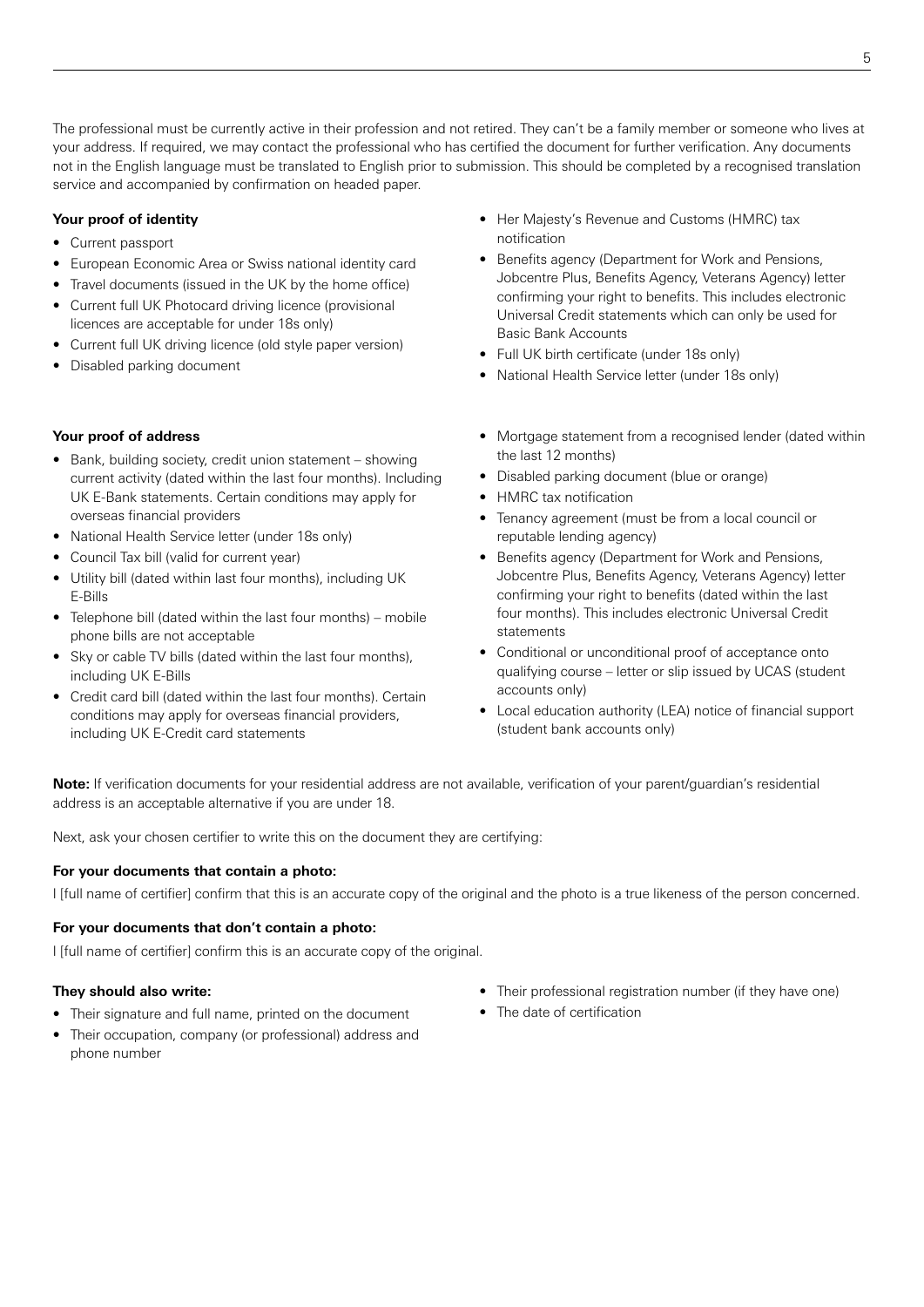# You do not live in the UK

The information can vary depending on where you live and we'll advise exactly what you'll need to provide. Here's an overview:

#### **Your proof of identity**

Provide one of the documents below and make sure it's both current and a certified copy (not the original).

• Your current passport or travel document (copies of passports should include all pages that contain signatures, the passport number and any extension dates where applicable)

#### **Your proof of address**

Provide one of the documents below and make sure it's both recent and certified.

- Your valid overseas driving licence (a copy, not the original)
- A utility bill (dated within the last four months)

#### **Certifying overseas documents**

You'll need to do one of the following:

- If you're resident in a Country/Region of equivalent jurisdiction to the UK, contact your local bank and ask them to certify your documents.
- Contact the **UK Embassy or Consulate** where a certification service is provided
- Your current National Identity Card (EEA or Swiss Nationals only)
- A non-HSBC Group bank statement. It needs to be dated within the last four months
- Contact a lawyer, solicitor or barrister in your Country/Region of residence listed on the **Legal 500** or on this **UK Government list of lawyers abroad**.

**Note:** any documents not in the English language must be translated to English prior to submission. This should be completed by a recognised translation service and accompanied by confirmation on headed paper.

Next, ask your chosen certifier to write this on the document they are certifying:

#### **For your documents that contain a photo:**

I [full name of certifier] confirm that this is an accurate copy of the original and the photo is a true likeness of the person concerned.

#### **For your documents that don't contain a photo:**

I *[full name of certifier]* confirm this is an accurate copy of the original.

#### **They should also write:**

- Their signature and full name, printed on the document
- Their occupation, company (or professional) address and phone number
- Their professional registration number (if they have one)
- The date of certification